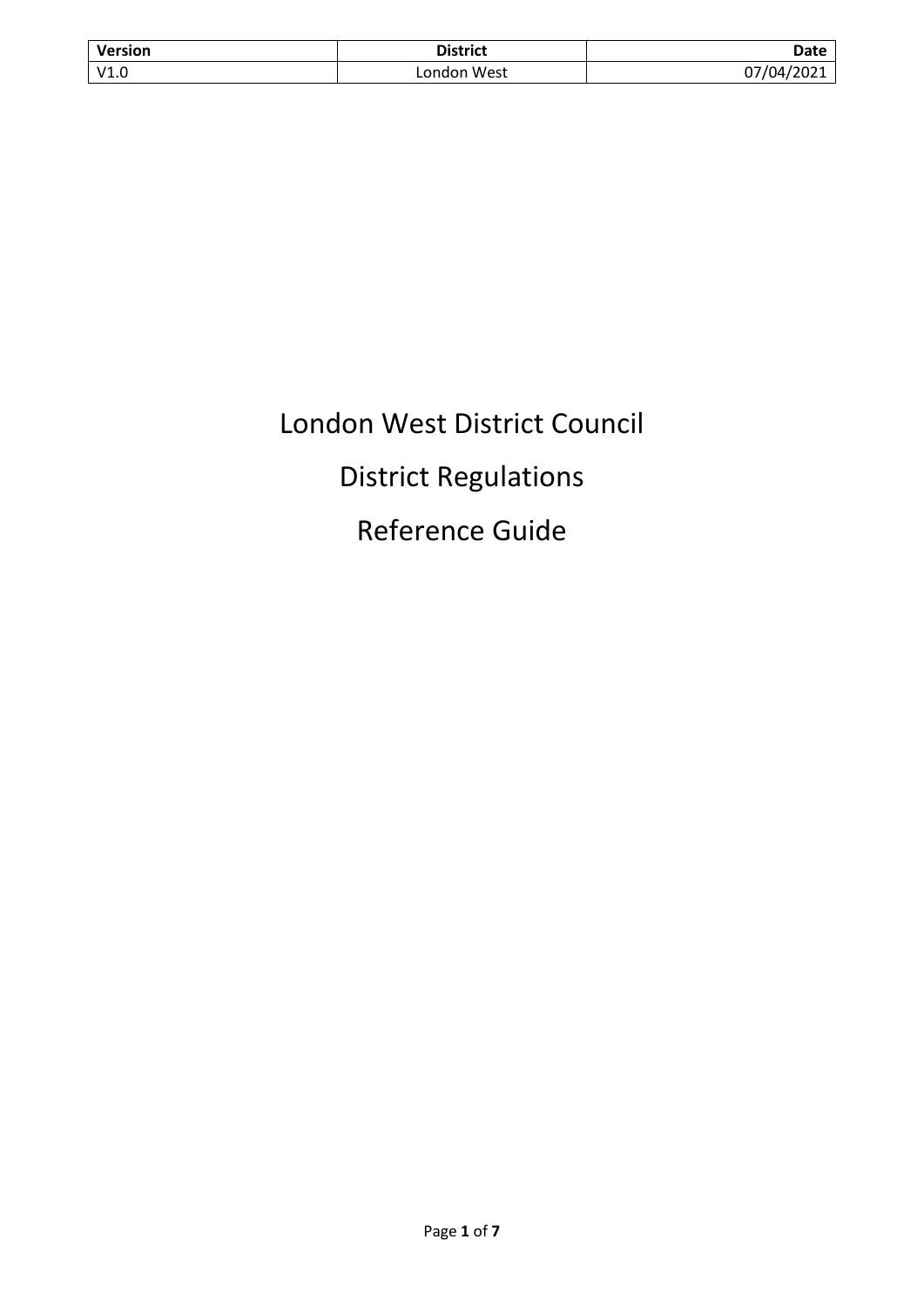| <b>Version</b> | District       | Date |
|----------------|----------------|------|
| V1.0           | West<br>∟ondon | 1 M  |

# Document Control Sheet

# **Document History**

| Version | <b>Change Summary</b>                                                 | <b>Change Date</b> | <b>LWDC Approval Date</b> |
|---------|-----------------------------------------------------------------------|--------------------|---------------------------|
| 0.1     | Draft for Review                                                      | 25/03/21           |                           |
| 0.2     | 2 <sup>nd</sup> Draft with minor amendments                           | 26/03/21           |                           |
| 1.0     | Regs renumbered to align with LWDC<br>website, changes to pagination. | 07/04/21           | 19/04/21                  |
|         |                                                                       |                    |                           |

# **Document Review**

| <b>District Chairman</b><br>John Hoskins  | <b>District Secretary</b><br>Jim Parker | <b>District Regulations Secretary</b><br>Ian Lakey |
|-------------------------------------------|-----------------------------------------|----------------------------------------------------|
| <b>District Committee Approval Given:</b> |                                         | Date:                                              |
| (During Committee Meeting)                |                                         | 19/04/2021                                         |

# **Document References**

**Ref 1:** Cycling Time Trials Regulations – Section 38: Local Regulations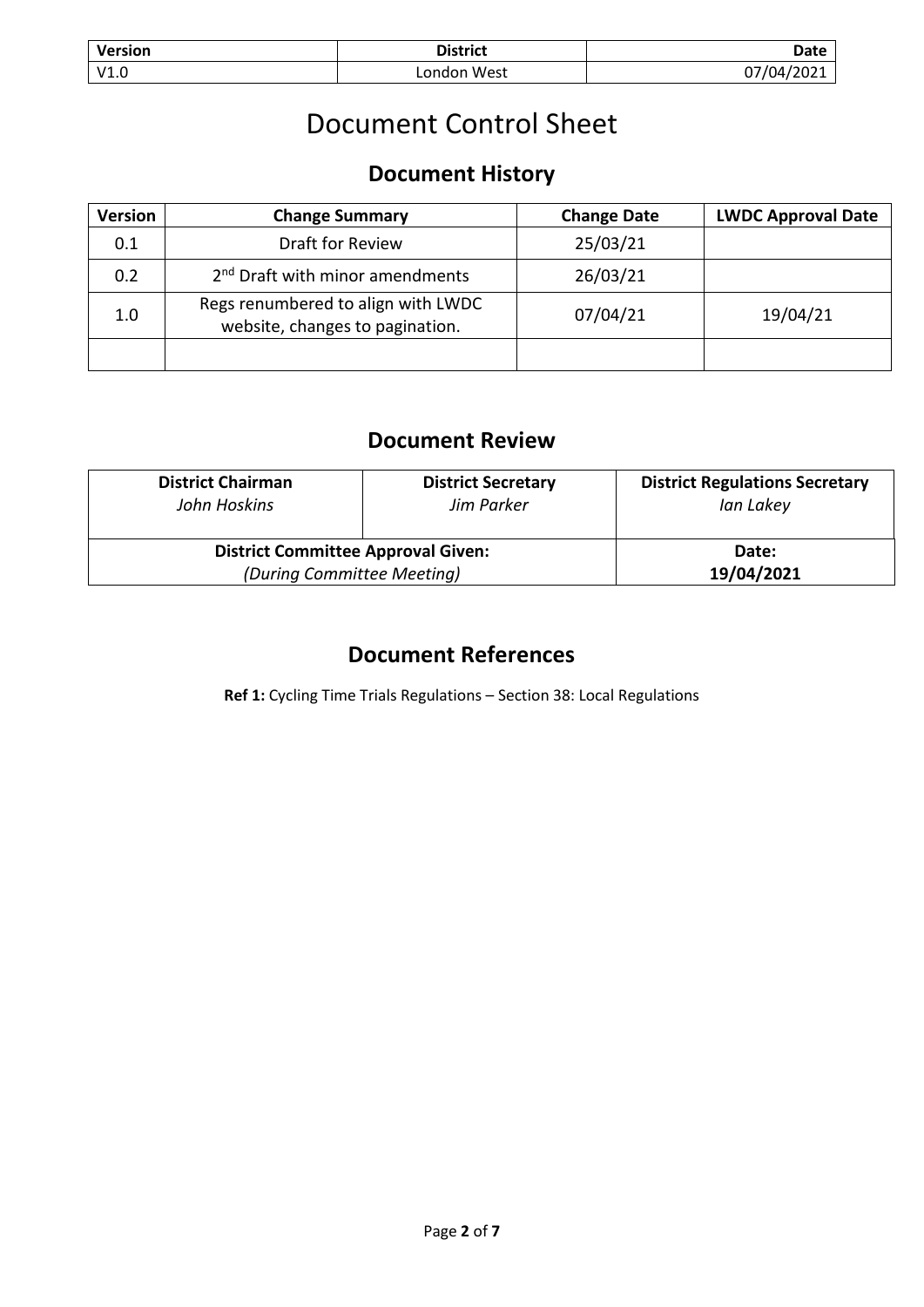| <b>Version</b> | <b>District</b> | Date       |
|----------------|-----------------|------------|
| V1.            | _ondon West     | 77/04/2021 |

#### **Contents**

| 1. |  |
|----|--|
| 2. |  |
| 3. |  |
|    |  |
|    |  |
|    |  |
|    |  |
|    |  |
|    |  |
|    |  |
|    |  |
|    |  |
|    |  |
|    |  |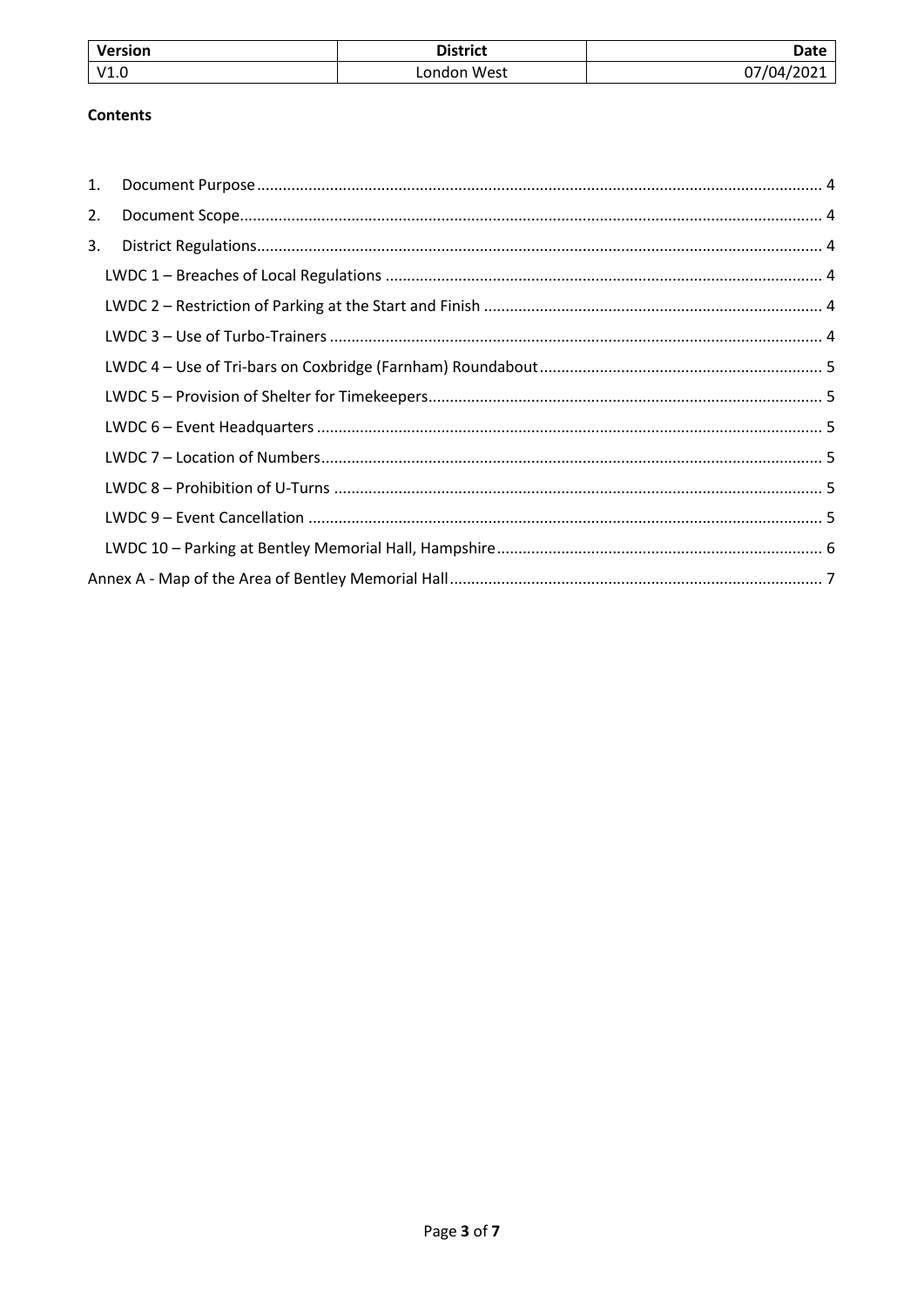| <b>Version</b> | <b>District</b> | <b>Date</b> |
|----------------|-----------------|-------------|
| V1.0           | London West     | 07/04/2021  |

### <span id="page-3-0"></span>**1. Document Purpose**

This document is intended to be used as a reference guide for Local Regulations set by the District. Cycling Time Trials (CTT) Regulation 38 confers upon the District the power to set local regulations as per the following wording:

*To safeguard the interests of the sport, a District Committee may make Local Regulations applicable to events and courses in its area. Any breach of Local Regulations that have been approved by the Board and appear in full on the start sheet of Type A events or have been communicated in writing to the promoter of Type B events, may result in disciplinary action.*

This document is maintained as the master document for District Regulations. District Regulations are in addition to, but subordinate to, CTT Regulations and may not override any existing CTT Regulations.

# <span id="page-3-1"></span>**2. Document Scope**

This document contains all current District Regulations. Where applicable these must be published on the Start Sheet for type A events. All event promoters of both type A and type B events should be conscious of these regulations and where applicable ensure that riders are also aware.

These regulations apply to all courses within the District unless otherwise specified.

# <span id="page-3-2"></span>**3. District Regulations**

#### <span id="page-3-3"></span>**LWDC 1 – Breaches of Local Regulations**

All breaches of Local Regulations shall be reported in writing to the District Secretary.

#### <span id="page-3-4"></span>**LWDC 2 – Restriction of Parking at the Start and Finish**

No vehicles, with the exception of the Timekeepers' or Timekeepers' Assistant shall be parked in the vicinity of the Start or Finish points.

#### <span id="page-3-5"></span>**LWDC 3 – Use of Turbo-Trainers**

Noisy Turbo Trainers are not to be used at morning events within 100 yards of residential accommodation.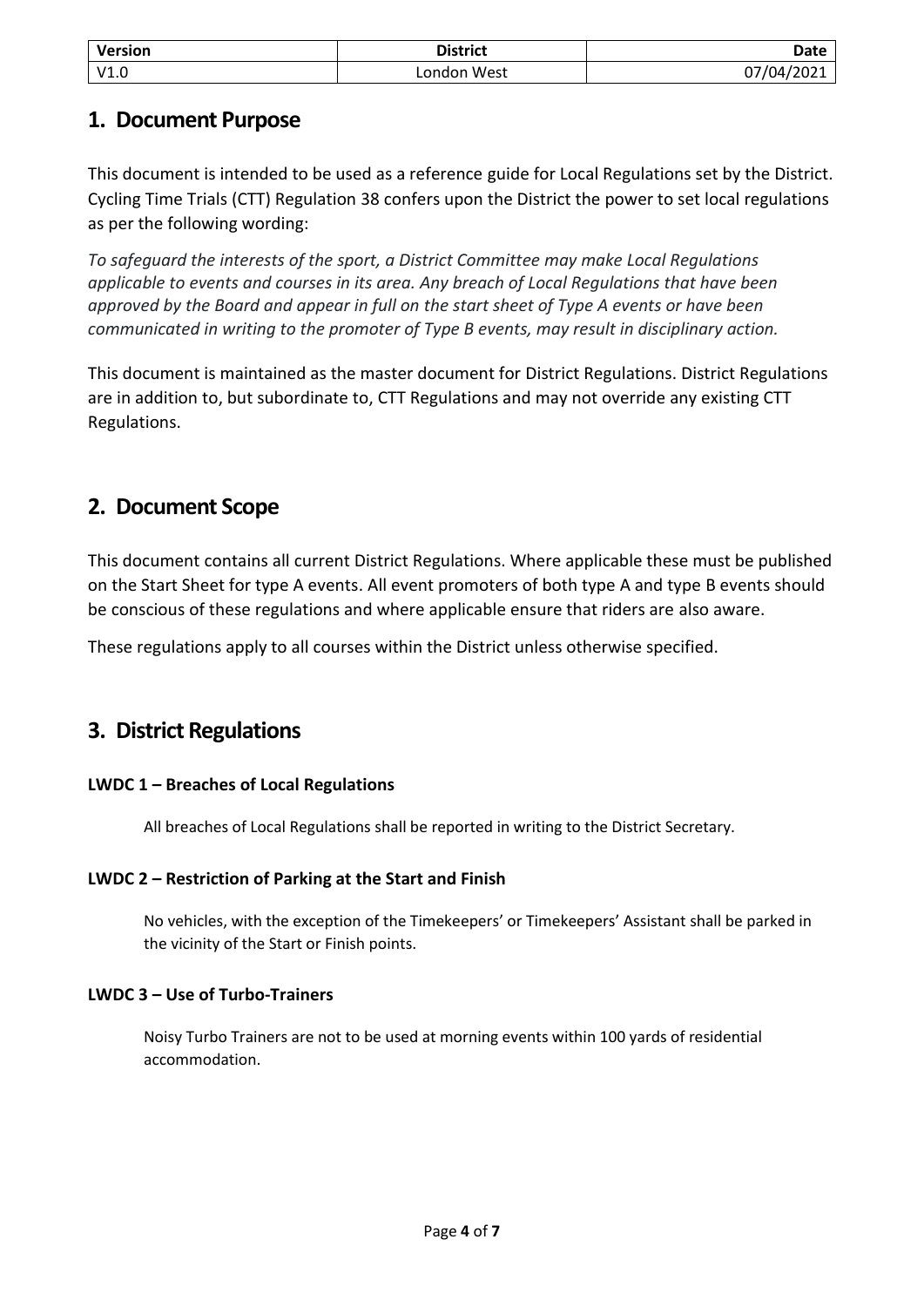| <b>Version</b> | <b>District</b> | Date       |
|----------------|-----------------|------------|
| V1.0           | London West     | 07/04/2021 |

#### <span id="page-4-0"></span>**LWDC 4 – Use of Tri-bars on Coxbridge (Farnham) Roundabout**

Riders must negotiate Coxbridge (Farnham) roundabout in a safe and sensible manner in accordance with CTT Regulation 20 and the rules of the road. Riders must be able to brake and stop if traffic conditions require this. Riders MUST NOT approach and encircle the roundabout using tribars. Any rider seen to be in breach of this regulation will be disqualified from the event and may be reported for further disciplinary action.

This regulation applies only to those courses which use Coxbridge Roundabout.

#### <span id="page-4-1"></span>**LWDC 5 – Provision of Shelter for Timekeepers**

No course is to be approved where the timekeeper is obliged to be exposed to the weather conditions.

#### <span id="page-4-2"></span>**LWDC 6 – Event Headquarters**

All Type A events shall provide an Event Headquarters that comprise at least covered accommodation for changing and flushing toilets. The District Committee may exempt the organiser from this regulation in special circumstances.

#### <span id="page-4-3"></span>**LWDC 7 – Location of Numbers**

Riders' numbers shall be issued from the headquarters for all Type A events.

#### <span id="page-4-4"></span>**LWDC 8 – Prohibition of U-Turns**

U-Turns are not permitted within sight of the Start or Finish points, nor on the course. Offenders will be liable to disqualification and will be reported to the District Committee. This may lead to disciplinary action being taken against the rider.

#### <span id="page-4-5"></span>**LWDC 9 – Event Cancellation**

Type A events shall not be cancelled without the explicit authority of the District Secretary or District Chairman except in exceptional circumstances. The lack of entries is not sufficient reason for an event to be cancelled. Where a Type A event is cancelled, the organiser shall send full details of the circumstances to the District Secretary in writing within 7 days of the cancellation. All circumstances leading to event cancellations shall be considered by the District Committee.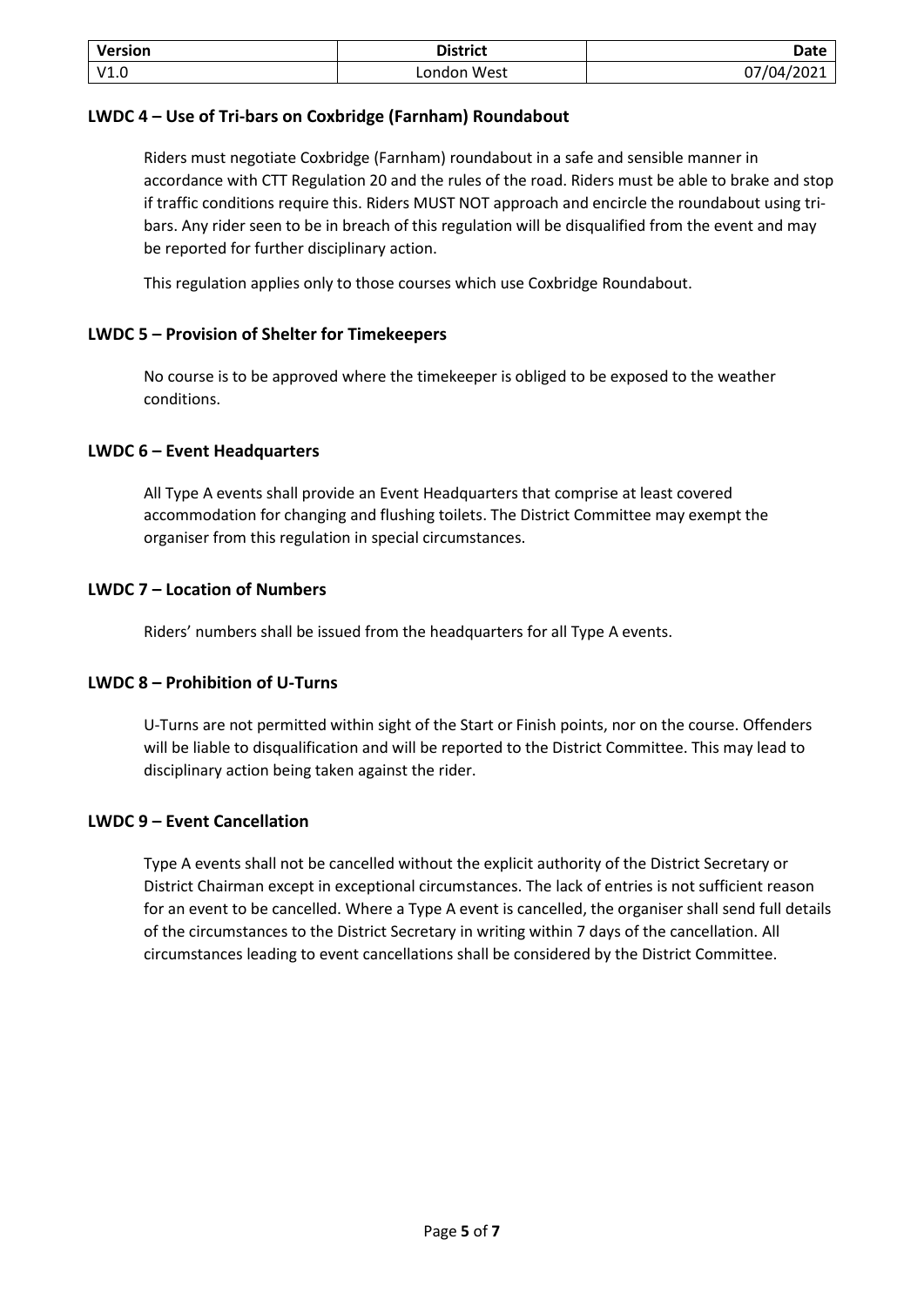| Version | <b>District</b> | Date                             |
|---------|-----------------|----------------------------------|
| V1.0    | West<br>.ondon  | <u>1/04/2021 .</u><br>07<br>ZUZI |

#### <span id="page-5-0"></span>**LWDC 10 – Parking at Bentley Memorial Hall, Hampshire**

#### **Riders must NOT park in the following locations:**

- Anywhere on the old A31 (Main Road through the village running East-West) within the section bounded by the Bentley Village signs to the west and east of the village.
- On Hole Lane to the south of the Bentley Village sign (the road alongside the Memorial Hall).
- On the East side of River Road (also named Station Road on some maps) between the crossroads and the bridge over the Bentley Bypass (left hand side of the road leading away from the crossroads at the Memorial Hall).

At all times riders and officials must park with consideration for residents and other road users.

#### **Approved Parking Locations**

- The Memorial Hall car park can accommodate about 20 vehicles. **BEWARE OF THE HEIGHT RESTRICTION AT THE ENTRANCE, WHICH CAN CAUSE DAMAGE TO BIKES ON ROOFRACKS**.
- On the right-hand side of River Road (Station Road) leading away from the crossroads by the HQ. **DO NOT OBSTRUCT THE BUS-STOP or PAVEMENT**

#### **Further Parking is Available**

- On Isington Lane (exit the village to the West, turn LEFT UNDER the A31 and continue round the corner, where road straightens and runs parallel to the A31 Bentley bypass).
- In the layby beside the A31 beyond the former 'Bull' public house to the East of the village.
- In the area behind the bus-stop just after the crossroads near the finish of H10/8 to the East of the village (before the former 'Bull' public house).
- In Marsh Lane to the East of the village (turn left at the crossroads near the finish of H10/8, before the former 'Bull 'public house and go up the short rise: some space is available on the left-hand side).

This Regulation has a supporting map at Annex A.

This Regulation applies only to those events that use Bentley Memorial Hall as an HQ.

#### **Advice to Organisers**

If clubs have them available, organisers are advised to place cones along on River Road to dissuade parking on the left-hand side leading away from the HQ. There are houses which are accessed by a road leading off River Road on the left side and if possible, parking should be prevented in this area also using cones.

Alternatively organisers may wish to use a marshal to manage and control where riders park in the vicinity of the Hall.